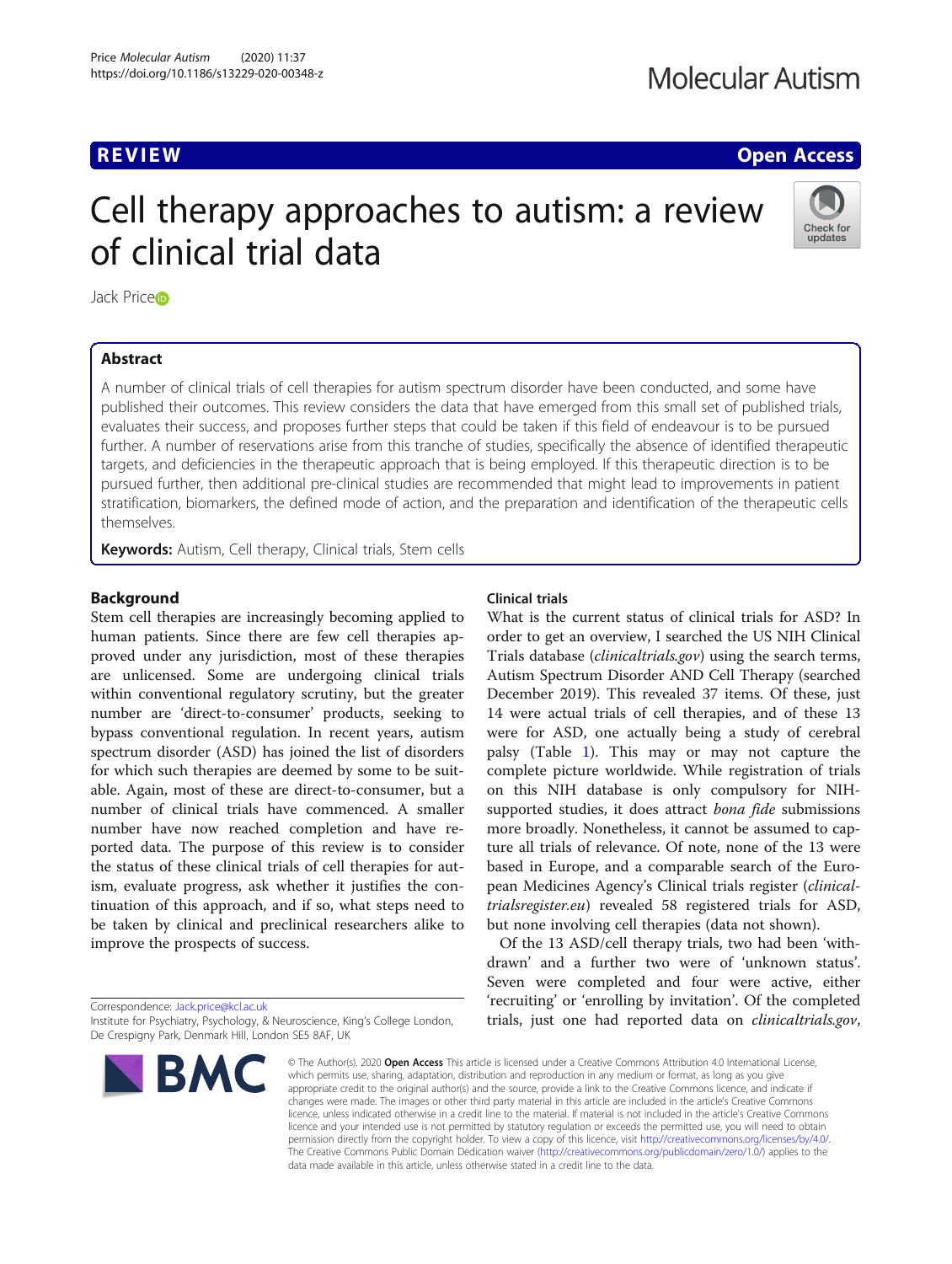<span id="page-1-0"></span>

|               |  |  | Table 1 Clinical trials for ASD logged onto clinicaltrials.gov |
|---------------|--|--|----------------------------------------------------------------|
| $\sim$ $\sim$ |  |  |                                                                |

| Status                     | Study title                                                                                                                 | Study<br>identifier | Autologous/<br>allogeneic | Cell type                  | Route of admin<br>(where stated) | Reference      |
|----------------------------|-----------------------------------------------------------------------------------------------------------------------------|---------------------|---------------------------|----------------------------|----------------------------------|----------------|
| Withdrawn                  | Stem cell therapy in autism spectrum disorders                                                                              | NCT01974973         | Autologous                | Bone marrow                |                                  |                |
| Completed                  | Safety and efficacy of stem cell therapy in patients<br>with autism                                                         | NCT01343511         | Allogeneic                | Cord blood                 | Intravenous and<br>intrathecal   | $\overline{2}$ |
| Completed                  | Autologous bone marrow stem cell therapy for<br>autism                                                                      | NCT02627131         | Autologous                | Bone marrow                | Intrathecal                      | $\overline{4}$ |
| Unknown                    | A clinical trial to study the safety and efficacy<br>of bone marrow-derived autologous cells for the<br>treatment of autism | NCT01836562         | Autologous                | Bone marrow                | Intrathecal                      |                |
| Completed                  | Autologous bone marrow stem cell therapy<br>combined with psychological therapy and<br>rehabilitation for autism            | NCT03225651         | Autologous                | Bone marrow                | Intrathecal                      |                |
| Completed                  | Cord blood infusion for children with autism<br>spectrum disorder                                                           | NCT02847182         | <b>Both</b>               | Cord blood                 | Intravenous                      |                |
| Completed                  | Allogeneic umbilical cord mesenchymal stem<br>cell therapy for autism                                                       | NCT02192749         | Allogeneic                | MSCs-<br>umbilical cord    | Intravenous                      | 3              |
| Withdrawn                  | Adipose-derived stem cell therapy for autism                                                                                | NCT01502488         | Allogeneic                | MSCs-fat cells             | Intravenous                      |                |
| Completed                  | hCT-MSCs for children with autism spectrum<br>disorder (ASD)                                                                | NCT03099239         |                           |                            | Intravenous                      | 5              |
| Recruiting                 | Alzheimer's autism and cognitive impairment<br>stem cell treatment study (ACIST)                                            | NCT03724136         | Autologous                | Bone marrow                |                                  |                |
| Recruiting                 | Safety and efficacy of the transfusion of UCB in<br>patients with an ASD depending on the degree<br>of HLA compatibility    | NCT03724136         | Allogeneic                | Cord blood                 |                                  |                |
| Enrolling by<br>invitation | Allogenic cord blood transfusion in patients<br>with autism                                                                 | NCT03786744         | Allogeneic                | Cord blood                 |                                  |                |
| Unknown                    | Autologous bone marrow stem cells for children<br>with autism spectrum disorders (autism)                                   | NCT01740869         | Autologous                | Bone marrow                | Intrathecal                      |                |
| Recruiting                 | hCT-MSC in children with autism spectrum<br>disorder (IMPACT)                                                               | NCT04089579         | Allogeneic                | $MSCs$ —<br>umbilical cord | Intravenous                      |                |
| Completed                  | Autologous cord blood stem cells for autism                                                                                 | NCT01638819         | Autologous                | Cord blood                 | Intravenous                      | $\mathbf{1}$   |

but five could be traced to publications in scientific journals, and could, therefore, be subjected to analysis to ask: what scientific hypotheses underpinned these trials; what preclinical data supported the hypotheses; what clinical parameters governed the conduct of the trials; and finally, do the outcomes support the original hypotheses and provide a basis for a positive risk/benefit analysis that could justify further trials?

Of the seven, only one was a placebo-controlled trial [[1\]](#page-7-0), although a second study had a non-randomised control arm designated as 'parallel assignment' [[2\]](#page-7-0). The remainder were Ph I/II open-labelled trials. For each, the primary rationale for the therapy was that ASD involves immune dysregulation and stem cell therapies can rescue such dysfunction. In most papers, however, this is not explicitly stated, and other therapeutic targets were also mentioned. For example, Lv et al. (2013) argue that a 'combination of therapy modalities' might be elicited by stem cell therapy, which appears to include 'improving local blood perfusion to damaged areas through angiogenesis' [\[2](#page-7-0)]. Sharma et al. target 'brain hypoperfusion and immune dysfunction'. In none of the studies is a specific molecular target identified, although Riordan et al. do identify specific biomarkers [[3\]](#page-7-0) (see below).

The stem cells of choice and mode of administration are varied. They include human allogeneic cord blood mononuclear cells (CBMCs) and human umbilical cord mesenchymal stem cells (MSCs) in combination [[2\]](#page-7-0), autologous bone marrow mononuclear cells (BMMCs )[[4](#page-7-0)], autologous CBMCs [[1,](#page-7-0) [5\]](#page-7-0), and MSCs alone [[3](#page-7-0)]. Modes of administration were typically intra-venous (iv) infusion, though Lv et al. administered via two routes—iv for CBMCs and intra-thecally for MSCs. Sharma et al. use the intra-thecal route exclusively [[4\]](#page-7-0). The injection regimens and follow-up periods varied considerably, as might be expected for such early-stage studies, from single-dose with 6 month assessment [\[5](#page-7-0)] through to four treatments over 9 months with follow-up over 21 months [[3\]](#page-7-0). In each case, however, the dosing regime seemed arbitrarily fixed, and the basis for the choice was not indicated.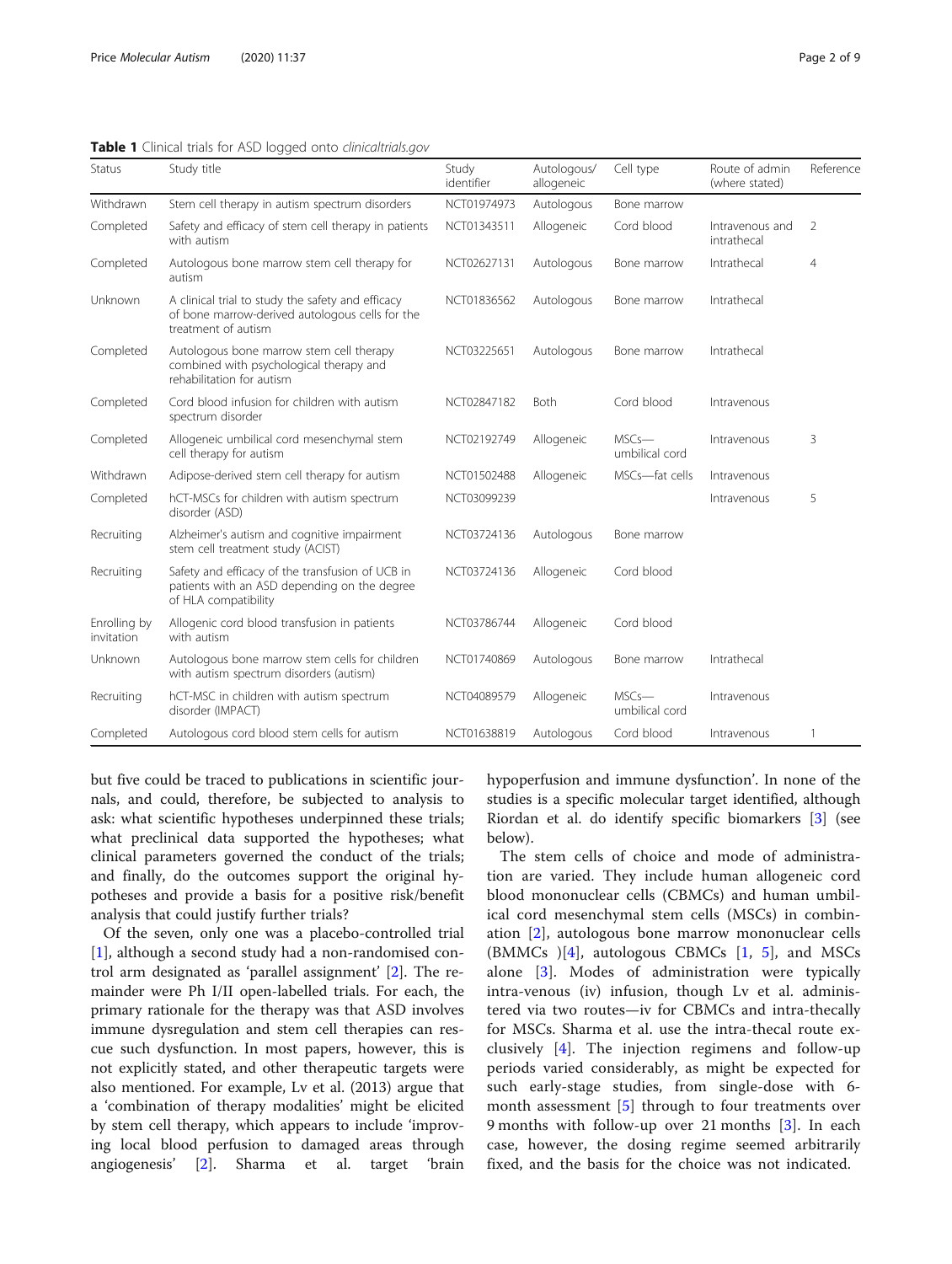Considering the trial outcomes, the study by Chez et al. (2018) demands the most attention since it employs a placebo-controlled, cross-over structure [\[1](#page-7-0)]. Twenty-nine children between the ages of 2.4 and 6.8 years were given single iv injections of either autologous CBMCs or placebo. They were subjected to a comprehensive series of behavioural tests at 12 weeks—primarily vocabulary tests, plus cognitive, socialization, and communication assessments as secondary—then at 24 weeks, each was given the reciprocal treatment (CBMCs or placebo) then tested again after a further 12 weeks. The authors report no significant change in any test over pretreatment assessment. In fact, outcomes on all behavioural parameters remain largely unchanged across the entire 49 weeks of the study.

The authors contrast this outcome with that of the study by Dawson et al. (2017), an open-label study on twenty-five children of similar age, again with autologous CBMC therapy, and a similar behavioural testing regime over 6 and 12 months. That study reported significant improvements across a range of parent-reported and clinician assessments covering socialisation, communication, and adaptive behaviours. They also reported improvements in eye tracking. The significant effects were visible at 6 months and remained stable over the 12 months of the study.

The obvious difference between the two studies is the placebo-controlled versus open-label structures, but it is also noteworthy that—as the authors themselves indicate—the improvement seen in the Dawson study is in line with that reported in control patients in a similaraged Swedish cohort  $[6]$  $[6]$ , and thus might be expected from the natural history of the disorder. The conclusion that emerges is that there is little support from these two relatively large, well-constructed studies to support this therapeutic direction for ASD. Autologous cord blood CD34+ cells seem not to have efficacy, at least over this time course and with this dosing regime. Nonetheless, two further studies (NCT02847182 and NCT04089579) appear to be in progress from this group of researchers.

The study by Lv et al. (2013) is similarly scaled, but more complex in structure. It involves two potential therapies: allogeneic CBMCs administered iv, or a combination of iv CBMCs together with intra-thecal administration of MSCs. Patients are boys and girls between 3 and 12 years of age. The study was spread across two centres, with one centre providing both the treatment arms, while the second centre provided the control group. All trial participants received behavioural therapy. The authors report significant improvements in all three groups in a range of behavioural outcomes—Childhood Autism Rating Scale (CARS); Severity of Illness of Clinical Global Impression, and Aberrant Behaviour

Checklist—at 24 weeks following treatment. Most marked was the impact of the combined therapy particularly on the CARS scale where there was a 37.9% improvement.

The unconventional structure of this trial makes the analysis somewhat complex. The 'control' group was, in fact, a different study cohort in a separate centre, undergoing behavioural therapy under the guidance presumably of a separate group of clinicians. This is therefore not a randomly assigned control, and the authors do not report any steps to identify and isolate uncontrolled variables between the control and experimental groups. Since the two experimental groups were randomised, they are more easily compared directly. The combination group appears to do better than the CBMC group, but the report does not examine this comparison statistically.

Sharma et al. (2013) report an open-label study of a cohort of patients that differs significantly from those reported above by including adults. The age range varied from 3 to 33 years. It is also the most invasive. Patients are injected with GCSF, 1 to 2 days prior to treatment. Then, bone marrow cells are surgically removed from the patient via the iliac crest. Following isolation of CD34+ cells by FACS, this autologous BMMC cell preparation is injected intra-thecally. Follow-up is at irregular intervals from between 5 and 26 months. In addition, patients are subjected to positron emission tomographycomputed tomography (PET-CT) following the injection of  $[$ <sup>18</sup>Fl] Fluorodeoxyglucose.

Since there is no control group, patients are assessed against pre-treatment behavioural assessments, and the authors report remarkable outcomes: 91% of patients showed behavioural improvements. But since any positive change is included however small, the proportion of patients that achieved significant improvement cannot be determined.

Since the patients are subjected to four distinct clinical interventions—GCSF injection, bone marrow aspiration, intra-thecal injection, and PET-CT—the risk benefit analysis in this study is important. The authors conclude that the procedure is 'easy and safe', and report only minor concerns with acute adverse events. Nonetheless, 3 patients (9%) suffered de novo seizures, and other 'minor' complications included spinal headaches, vomiting, and pain, either at the site of aspiration or injection. Longterm adverse events were not recorded. One notes that intra-thecal injection has a well-established risk [\[7](#page-7-0)] and that under-reporting of adverse events in regenerative medicine is a recognised issue [\[8](#page-7-0)]. An important question, therefore, is whether the risk-benefit profile for this approach makes it unethical. Certainly, it would seem to step outside of the guidance from the International Society for Stem Cell Research (ISSCR), which recommends that: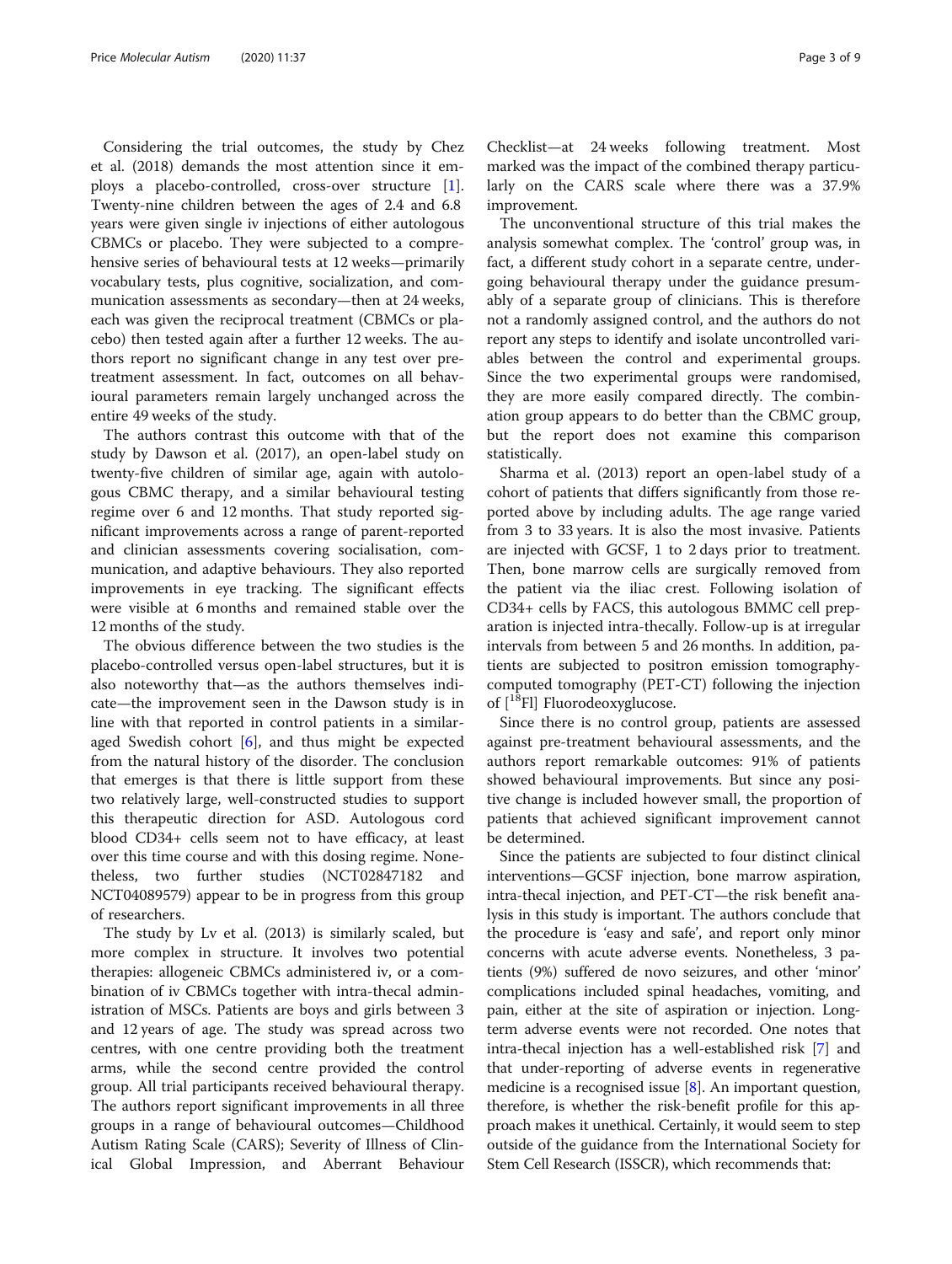Before launching high-risk trials or studies with many components, researchers should establish the safety and optimality of other intervention components, like devices or co-interventions such as surgeries $^{\rm l}$ .

There is no evidence presented to suggest that the extensive set of components in this study have been evaluated in this cohort of patients, either alone or in combination. Specifically, no risk-benefit analysis is presented for this complex therapeutic approach.

The final study reported in this clinicaltrials.com search is from Riordan et al. (2019) [[3\]](#page-7-0). The question immediately arises as to whether this should be considered a genuine clinical trial, or rather presents an example of the 'pay-to-participate' studies that have been shown to use *clinicaltrials.gov* as an advertising vehicle for unlicensed therapies [\[10](#page-7-0)]. Reports suggest that this is indeed the case<sup>2</sup>, and the authors themselves declare their financial conflict of interest in the publication.

The study itself is an open-label trial of unmatched, allogeneic, bone marrow-derived MSCs in 20 ASD children aged between 6 and 16, all but one boys. Patients were given four treatments over a total of 37 weeks. Safety endpoints were assessed by clinicians at six time points through the study, and efficacy endpoints in the form of parent assessed behavioural outcomes were assessed at five time points, following a pre-study assessment. The study reports few adverse events and none that were serious. Five patients, however, did not complete the study, and adverse events in those patients were not reported.

In relation to efficacy, the study claims statistically significant outcomes in both behavioural assays employed—CARS and ATEC (autism treatment evaluation checklist). What is striking about the primary data, however, is how variable the outcomes were at each time point, and how flat the progression curve is. The improvement the authors claim is not immediately visible in these analyses. The study also reports individually the data on eight patients that showed significant clinical improvement, but not on the remainder, who presumably did not improve.

Notably, this study, unlike the others considered here, measures two serum cytokines (MDC and TARC) to evaluate the impact of therapy of these biomarkers of inflammation. The authors claim statistical improvement in these measures also, but again the primary data appear too variable and flat to support this contention.

#### Reservations

These studies present a mixed picture. The only placebo-controlled study resulted in a negative outcome, while the open-labelled studies provided mixed and, in most cases ambiguous, outcomes. Before considering where such studies might go next, some reservations need to be voiced regarding the routes that have been undertaken so far. Two areas present particular concerns.

### Therapeutic target

None of the studies reviewed here have a firm scientific basis. As we have seen, most invoke 'immune dysfunction' as a component of ASD pathology, and thereby justify the cell therapy approach on the basis that the various cell types proposed have 'immuno-regulatory properties'. This argument is weak. The authors of each paper cite the extensive data that support the 'immune dysfunction' hypothesis. These studies are extensive and have been reviewed at length in several recent publications [\[11](#page-7-0)–[14\]](#page-7-0). Briefly, the supporting data fall into three categories. First, there are epidemiological data, supported by animal experimentation, that suggest that exposure to inflammatory stimuli during pregnancy leads to an increased likelihood of a postnatal diagnosis of ASD [\[15\]](#page-7-0). A widely proposed mechanism is exposed in utero to pro-inflammatory cytokines, such as Il-1beta, Il-6, and interferon-gamma. The second body of data reports clinical studies showing altered levels of cytokines and/or immune cell populations in autistic individuals themselves  $[16, 17]$  $[16, 17]$  $[16, 17]$  $[16, 17]$ . Third, there is genetic data suggesting an association between ASD and some genetic loci, known to be involved with immune function [\[18](#page-7-0)]. An example would be the association of particular MHC alleles with autism [[19\]](#page-7-0). These various arguments seem sound and do indeed implicate the immune system in ASD etiology. Nonetheless, to put this in context, equally large volumes of research on ASD point in different directions, a synaptic pathology [[20\]](#page-7-0), for example, or the reported association for ASD with other neurotoxic events [\[21](#page-7-0)] or hormone imbalances [\[22](#page-7-0)]. While these alternative patho-physiological pathways are not necessarily mutually incompatible, the best that can be said currently is that the data on the pathophysiology of autism points simultaneously in multiple directions, that multiple routes exist into ASD, and that a diagnosis of ASD crosses multiple sub-populations of patients [\[23](#page-7-0)].

Nonetheless, even accepting the 'immune dysfunction' data at face value provides inadequate support for these clinical interventions. The data actually address two distinct categories of hypotheses. The genetic, epidemiological, and animal data support the hypothesis that inflammation—and/or the response to pro-inflammatory stimuli—contributes to ASD etiology in utero. On the

<sup>&</sup>lt;sup>1</sup>See Ref [\[9](#page-7-0)] for summary of ISSCR guidance.<sup>2</sup><br><sup>2</sup> https://www.the.com/ist.com/nows.opinion

[https://www.the-scientist.com/news-opinion/experts-question](https://www.the-scientist.com/news-opinion/experts-question-rationale-for-stem-cell-trial-for-autism-66226)[rationale-for-stem-cell-trial-for-autism-66226](https://www.the-scientist.com/news-opinion/experts-question-rationale-for-stem-cell-trial-for-autism-66226). Sourced 2/12/19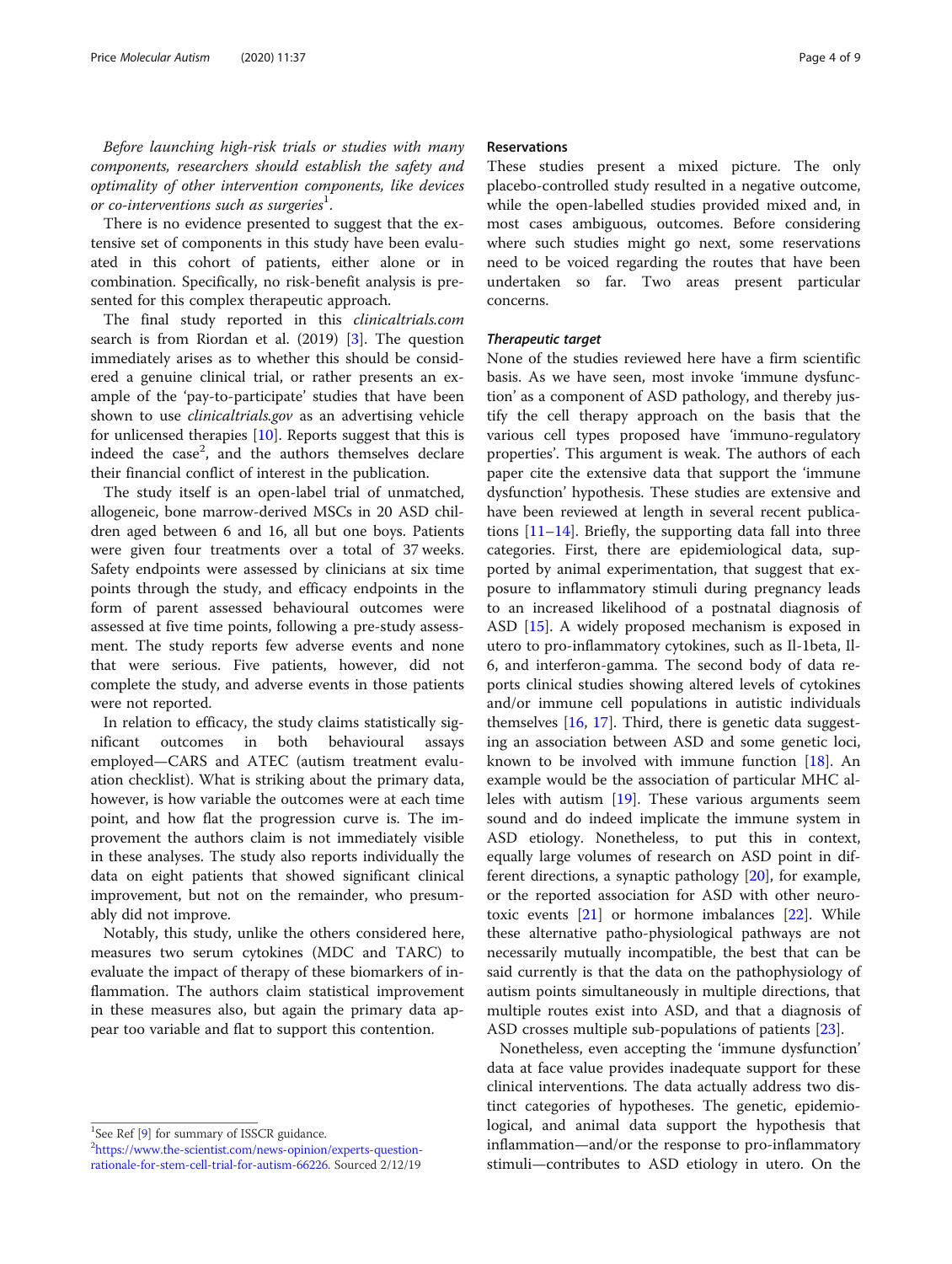other hand, the clinical data suggest ASD patients themselves have disturbed immune function. These are distinct hypotheses, which may or may not be related. Many of us endure disturbed immune dysfunction because of bacterial or viral infections, stress, or myriad other effectors that impact immune function, yet we do not have autism. There is no suggestion that such immune activation in the adult is associated with adverse developmental events. Similarly, many mothers suffer viral infections during pregnancy yet give birth to neurotypical children. The authors of these studies present no evidence to suggest that these two parameters are associated with ASD. More significantly, they do not address the question of which of these two risk factors—the developmental and the acute—they are seeking to impact, or pivotally, what the acute sequelae of these factors are that the therapy seeks to address. The exception here is the study by Riordan et al. (2019) where a clear case is made for the involvement of plasma cytokines [\[3](#page-7-0)]. This has the virtue of having a clear biomarker for the impact of the therapy on the proposed mode of action.

Reversing the developmental disturbance would seem forlorn. There is no robust way to identify the subset of patients (probably quite small) whose ASD is the result of an immune disturbance in utero, and even were the cohort identifiable, why should acute treatment with immune-regulatory cells reverse this long-standing dysfunction? There is little data on the nature of the immunological memory that must underpin this pathophysiology, but it is surely epigenetic in nature. If the patient's immune cells carry an epigenetic signature that is somehow associated with the autism phenotype, how will the engraftment of more of the patient's CD34+ stem cells—presumably carrying the same epigenetic signature—rectify anything?

If the target of the therapy is to reverse the acute immunological imbalance, then that becomes a credible objective, but leads to two further reservations, patient selection and the specific therapeutic approach, addressed below. But to conclude this point, it is surely inadequate to cite 'immune dysfunction' as the therapeutic target for these studies. What is the specific dysfunction that is being proposed, where is the evidence that that dysfunction is expressed in a particular cohort of patients, and what is the anticipated mechanism by which the cell therapy seeks to rebalance that dysfunction?

#### Therapeutic approach

Whether or not a credible case can be made for an immunological approach to the treatment of ASD, there seems to be little justification for a strategy involving the iv injection of CD34+, even less for an intra-thecal injection, which given its invasive nature and the absence of pre-clinical support for its use in this indication would contravene the ISSCR guidelines. The CD34+ stem cell population, isolated from either bone marrow or cord blood, has a long history as a therapy for a range of haematological disorders [[24\]](#page-7-0). Efficacy in these instances relies primarily on the stem cell properties of the CD34+ cells, specifically, the potential to generate blood cells. More recently, this approach has been adopted for other conditions, for which there is evidence for an immune component, an example of relevance to this discussion being multiple sclerosis [[25\]](#page-7-0).

Two manipulations almost invariably accompany haematological stem cell therapy. First, the patient typically undergoes a 'conditioning regimen' in order to ablate the host immune cells. This removes malfunctioning cells, as in the case of leukemias, and generates an empty niche for the engrafted cells to occupy. Second, the CD34+ cells are mobilised by the injection of G-CSF (granulocyte-colony stimulating factor). This acts to increase the circulating concentration of the hematopoietic stem cells by reducing SDF-1 (stromal cell-derived factor 1) activity, thereby releasing CD34+ cells from their niche in the bone marrow [\[26\]](#page-7-0). In none of the studies reviewed here is the first of these steps undertaken, presumably because this would constitute an intolerable risk for the patients. Yet, the failure to ablate undermines the therapeutic strategy: when CD34+ cells are injected into the patients iv, there is no cell compartment prepared into which they can move. How the cells are expected to behave in this circumstance is not explained, and none of the studies cite biodistribution experiments that would show whether the cells survive and where they actually go in the body, but it seems likely that a few cells will home to the bone marrow, and the rest will be removed.

G-CSF mobilisation is performed in the Sharma et al. study even though the CD34+ cells are harvested by bone marrow aspiration  $[4]$ . Why patients would be treated to mobilise cells from the bone marrow into the circulation, if cells are subsequently to be harvested from the bone marrow is not explained.

The studies in which cells are injected intra-thecally makes even less logical sense. First, intra-thecal injection is considerably more invasive than iv injection. It is a serious surgical intervention that risks damaging neural tissue and has a range of well-documented complications [\[7](#page-7-0)]. It is conventionally used in two circumstances, first to administer pain relief in situations of severe pain. Second, it is the route of administration for some cytotoxic drugs during cancer therapy [[27\]](#page-8-0). There is no precedent, as far as I am aware, for the injection of bone marrow stem cells via the intra-thecal route, and none for its use in this indication. Sharma et al. justify their intra-thecal route on the basis that it: 'enhances the possibility of the maximal number of transplanted cells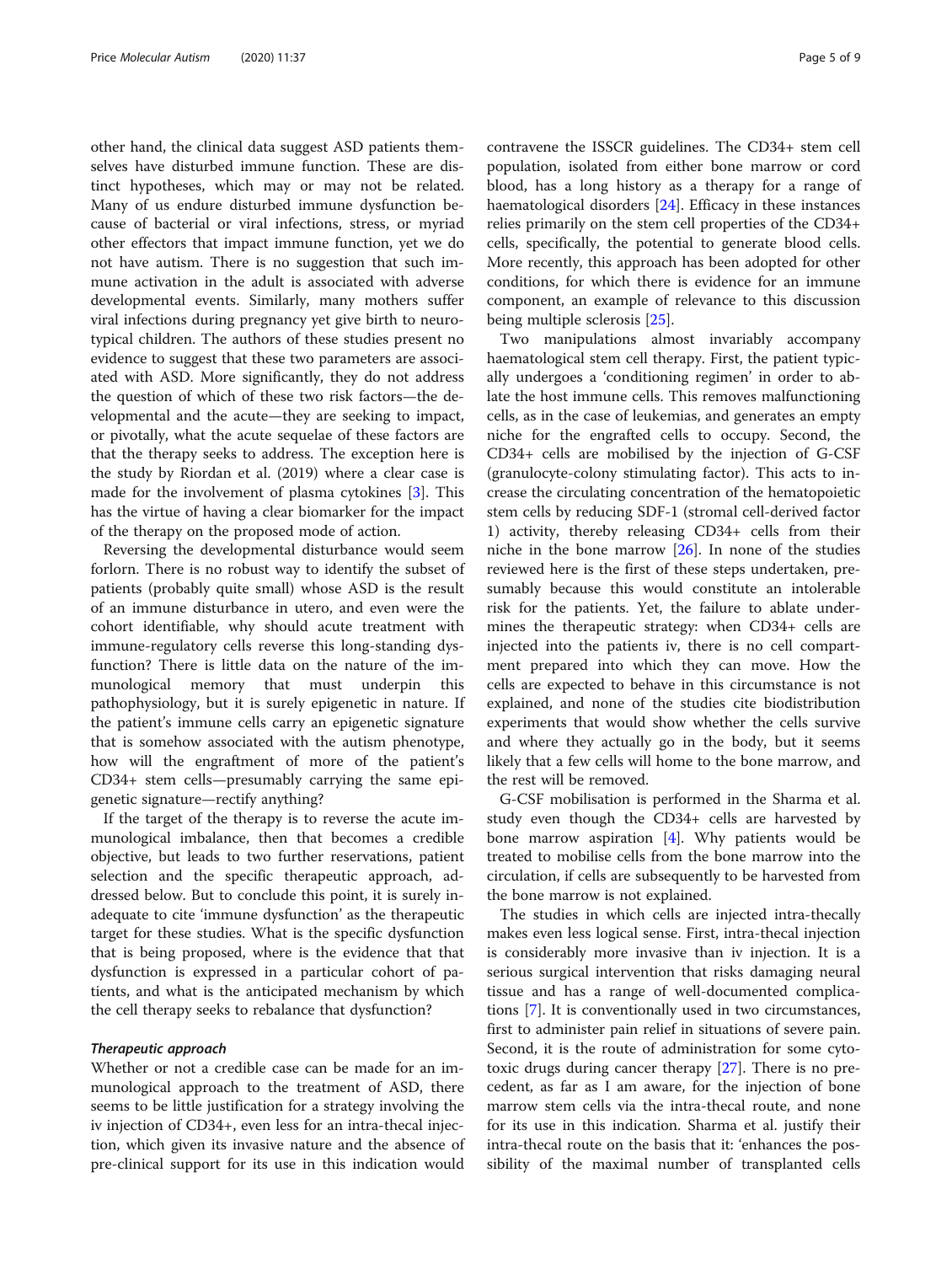"homing" onto damaged sites.' They do not, however, say what these damaged sites are, or cite any data to suggest that there is indeed damage. Again, there are no biodistribution data, so whether the cells 'home' to sites of damage, or anywhere else, is not documented. Again, this is not consistent with ISSCR guidelines, which recommend:

'Careful studies of biodistribution, assisted by ever more sensitive techniques for imaging and monitoring of homing, retention and subsequent migration of transplanted cell populations is imperative for interpreting both efficacy and adverse events'.

Both these groups argue that intra-thecal injection is safe. Lv et al. suggest the injections were 'well tolerated without immediate longterm side effects', and believe that there is an acceptable risk/benefit ratio. Three of 32 patients in the Sharma et al. study suffered seizures. In addition, among the adverse outcomes were spinal headache, nausea, vomiting, and pain. Nonetheless, these authors consider the procedure safe. Such a sanguine approach seems difficult to justify. Complications with intra-thecal administration are well-documented, including damage to the spinal cord or cauda equina [\[7](#page-7-0)]. Moreover, the US FDA (Food and Drug Administration) currently only approve its use for three medications morphine, ziconotide, and baclofen—in severe pain, or life-threatening indications such as cancer [\[27](#page-8-0)]. Continuing this approach without a clearer justification for this mode of administration seems unwarranted.

### Next Goals

In light of these reservations, how might further preclinical work improve the prospects for a successful cell therapy approach to ASD? There are five clear areas where progress is needed.

#### Mode-of-action

The proposal that ASD is the result of 'immune dysfunction' is inadequate. First, the evidence that inflammation plays a role in the pre-natal pathology of the disorder is not a strong basis for an immunological intervention, unless a residual immunological imbalance can be identified. There is indeed evidence for acute imbalances in immune regulators in ASD, such as those plasma cytokines cited by Riordan et al. (2019) [\[3](#page-7-0)]. Various other reports suggest a reduction in regulatory cytokines such as IL-1ß, IL-6, and IL-8 in ASD patients [\[17](#page-7-0)], and a reduction in regulatory T cells [\[28](#page-8-0)]. Yet more reports suggest an increase in cytokines with immunosuppressive roles, such as IL-35 (Ref [\[29](#page-8-0)]). These are all potential therapeutic targets for strategies to rectify the 'immune dysfunction' associated with ASD. If the cell therapy approach to ASD is to be placed on a firm scientific basis then a link needs to be built between these mediators of immune dysfunction and the mode-of-action of the cell therapeutic. This would then facilitate the generation of potency assays for the cells themselves (see below), biomarkers for efficacy, and a real test of the immune dysfunction hypothesis: namely, if the dysfunction is reversed, does this bring about an improvement in the core symptoms of the disorder.

This last point is key: currently, when studies such as that of Chez et al. fail, we cannot say whether it was a failure to restore immune regulatory balance, or whether balance was regained, but had no impact on behaviour. The hypothesis is not actually being tested by the study.

# Patient Stratification

While the studies cited here had inclusion and exclusion criteria, there was no systematic stratification of ASD patients (although some excluded those diagnosed with Asperger's syndrome). Within a broad specification, all ASD patients were apparently accepted as candidates for therapy. In the extreme case, both adults and children were included [\[4](#page-7-0)] making interpretation of the outcomes extremely complex.

The first level of stratification that seems appropriate is to select patients who show evidence of immune dysfunction. Published data do indeed suggest that ASD is associated with acute immune dysfunction, as noted above, but those data also suggest that this represents only a sub-set of patients. Several authors have reported altered levels of immunomodulatory factors specifically in patients with a more regressive form of autism (see [[17\]](#page-7-0) and citations therein). Estimates of the proportion of ASD patients with this regressive form vary considerably depending on the precise definition used, but seem to constitute between 15 and 50% of the total ASD patient population [[30](#page-8-0)]. This fits well the consensus in the field that ASD is a complex disorder, with a broad range of risk factors (genetic, infectious, gastro-intestinal, neurotoxic), an enormously variable progression, and a spectrum of co-morbidities. I doubt any autism clinician or researcher would support the view that immune dysfunction was the single primary cause of ASD, yet in none of the studies cited here (except one  $[3]$  $[3]$ ) was there an attempt to identify a specific immune correlate of the disorder, and in none at all were patients selected with that demonstrable immune dysfunction. Hence, each trial was almost certainly treating a cohort of patients some of whom had immune dysfunction but most of whom did not. This lessened the power of each study substantially. It also begs the question of how to interpret open-label studies that report a high success rate. While reported as a success, such results actually undermine the hypothesis that cell therapy is acting by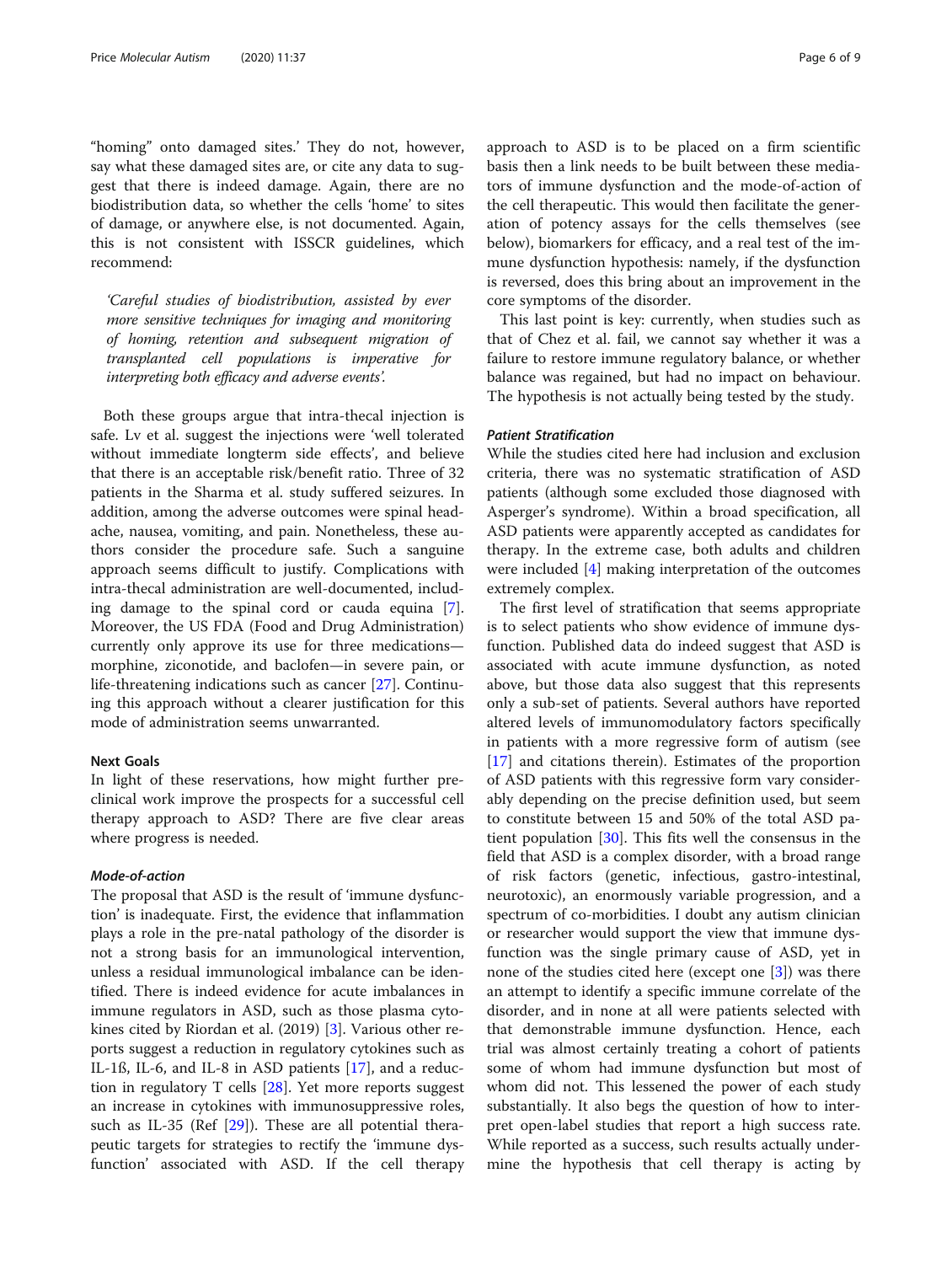restoring immune imbalance, since most of those patients would not have had a demonstrable immune imbalance. Either these studies selected an atypical ASD cohort or the rate of success has been overestimated entirely possible in open-label trials—or this is not the mode of action of the therapy. As a minimum going forward, uncontrolled variables, such as rate of progression, need to be monitored and incorporated into the data analysis.

The third reason to engage with patient stratification is the risk/benefit assessment. All these studies claim to show that their therapy is safe, and certainly, major adverse events were broadly absent. Nonetheless, as noted above, the intra-thecal route particularly has demonstrable risks. The risk-benefit analysis will alter, therefore, depending on the quality of life and prognosis for different ASD sub-groups. As we well know, many ASD patients grow to be independent, well-balanced adults, with good quality of life, who do not consider themselves to be disabled in any sense. I would question whether cell therapy would ever be ethical for this group, who are not themselves competent to consent, and who might a priori be considered to have an unfavourable risk-benefit profile. The ISSCR guidelines suggest that where informed consent cannot be provided directly, then 'study procedures should be limited to no greater than a minor increase over minimal risk'.

# Biomarkers

Implicit in the foregoing discussion is the need and opportunity to employ biomarkers in trials of putative cell therapies in ASD. This is not a trivial undertaking and is perhaps the principle area where robust pre-clinical studies are required. The association noted above between ASD (particularly regressive ASD) and cytokine imbalance raises the possibility of using plasma cytokine levels as biomarkers for the effectiveness of cell therapy treatment. Such cytokines are currently used as biomarkers for some conditions, though their use has its difficulties [[31](#page-8-0)]. One problem is that encountered in the Riordan et al. study, where the variance in plasma cytokine levels across the cohort was so great that average values become unhelpful. Nonetheless, cytokine surveillance may be a step towards robust biomarkers to measure the impact of cell therapies aimed at immune dysfunction. Such biomarkers are unlikely to ever become surrogate markers of efficacy, but that is not the issue in this instance. Behavioural tests for the core symptoms of ASD are well-established, and surrogates are not required. What is required, however, is a means to test the primary hypothesis: if immune dysfunction in specifically targeted patients is reversed, does this impact the cardinal symptoms of ASD? This can only be addressed, as noted above, if biomarkers are in place to measure the impact of the therapy on immune dysfunction.

Some work to identify biochemical markers has begun. The team associated with the Lv et al. study have subsequently reported increases in NGF in the CSF of patients treated with intrathecal and IV cell therapy [\[32\]](#page-8-0). Unfortunately, in such hypothesis-free studies, such a change might be a biomarker of efficacy, but just as probably, the change is a damage response to the cells, or to the intra-thecal injection itself.

#### The cell therapeutic

Finally, none of these studies give enough attention to the cells themselves. There are no release criteria for the cell preparations, except the most perfunctory (e.g. cell viability). There are no potency assays. For many cell therapies, potency assays are challenging because the mode-of-action of the cells is genuinely unknown. In the studies considered here, where restoring immune dysfunction is the proposed mode-of-action, devising appropriate potency assays could have been relatively easily implemented. Whether any of the patients in this study received cells that were actually immune-modulatory is unknown, but could have been tested. This is particularly relevant to the MSCs in, for example, the Riordan trial, since they are known to vary enormously in their therapeutic potential between preparations. Just freezing then recovering cells is known to impact the immunemodulatory activity of the cells (see [[33\]](#page-8-0) for review of this issue). This study uses the cell surface markers and the tri-lineage potential of the MSCs in place of potency assays. But though this potential defines MSCs, it has no relevance to the immune-modulatory activity of the cells, which is the putative therapeutic property.

## Conclusion

The published trials considered here are small in number and scale and permit therefore only a preliminary assessment of the potential of cell therapies for the treatment. The studies themselves vary in terms of the patient cohorts treated, the cell therapy of choice, the time course of the study, and the dosing regime. This makes them difficult to compare, and makes generalisations hard to derive. Nonetheless, this review has proposed a number of developments that would improve the validity and likelihood of success of future endeavours in this field. Whether any such improvements have been incorporated into the further studies now in progress (Table [1](#page-1-0)) remains to be seen.

One final comment seems appropriate. Since all the studies claim to show that their methodology is safe, further uncontrolled studies seem difficult to justify. The purpose of open-labelled phase I/II trials is to demonstrate safety. If that is achieved, then further such studies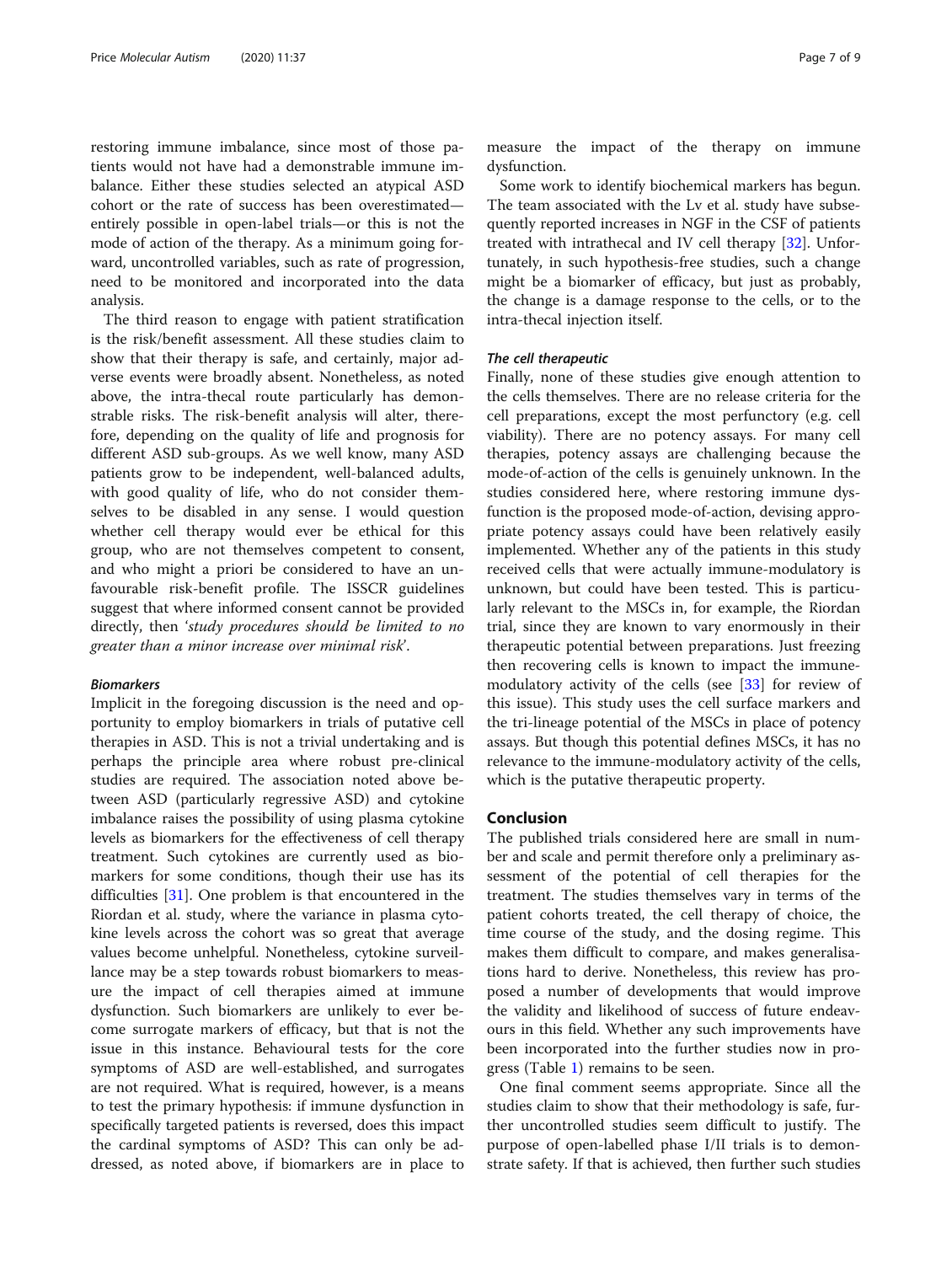<span id="page-7-0"></span>are redundant, and thereby unethical. Clearly, the only way we will know if cell therapies can have an impact on ASD is via properly placebo-controlled studies. This is disputed by some but remains the majority position among regulators and clinical scientists themselves [\[34](#page-8-0)]. Roughly 90% of drugs fail in clinical trials, and most fail for efficacy or safety reasons [\[35](#page-8-0)]. The data on advanced therapies is currently too sparse to analyse robustly, but the experimental nature of these therapies means that their success rate is unlikely to be higher. This means that the overwhelming majority of patients taking part in trials such as those considered here are receiving treatments that are unsafe, ineffective, or both. Parents and clinicians would do well to remember that these patients, for the most part, are children, unable themselves to give consent. In many cases, the future quality of life is very difficult to assess. How legitimate is it to expose these individuals to risk with such a low probability of success?

#### Abbreviations

ASD: Autism spectrum disorder; ATEC: Autism treatment evaluation checklist; BMMC: Bone marrow mononuclear cells; CARS: Childhood Autism Rating Scale; CBMCs: Cord blood mononuclear cells; GCSF: Granulocyte-colony stimulating factor; CSF: Cerebrospinal fluid; FACS: Fluorescence-activated cell sorting; IL-1ß: Interleukin 1 beta; Il-6: Interleukin 6 ; Il-8: Interleukin 8; Il-35: Interleukin 35; ISSC: International Society for Stem Cell Research; iv: Intravenous; MDC: Macrophage-derived cytokine; MSC: Mesenchymal stem cells; NGF: Nerve growth factor;; NIH: National Institutes of Health;; PET-CT: Positron emission tomography-computed tomography; SDF-1: Stromal cell-derived factor 1; TARC: Thymus and activation-regulated chemokine

#### Acknowledgements

I am very grateful to Dr James Griffin for his helpful comments and insights during the preparation of this manuscript.

#### Author's contributions

JP conceived and wrote the article. The author read and approved the final manuscript.

#### Funding

Not applicable.

#### Availability of data and materials

Not applicable.

Ethics approval and consent to participate Not applicable.

#### Consent for publication

Not applicable.

#### Competing interests

The author declares that he has no competing interests

#### Received: 2 January 2020 Accepted: 11 May 2020 Published online: 24 May 2020

#### References

1. Chez M, Lepage C, Parise C, Dang-Chu A, Hankins A, Carroll M. Safety and observations from a placebo-controlled, crossover study to assess use of autologous umbilical cord blood stem cells to improve symptoms in children with autism. Stem Cells Transl Med. 2018;7:333–41.

- 2. Lv Y-T, Zhang Y, Liu M, Qiuwaxi J-N-T, Ashwood P, Cho SC, et al. Transplantation of human cord blood mononuclear cells and umbilical cord-derived mesenchymal stem cells in autism. J Transl Med. 2013;11:1–1.
- 3. Riordan NH, Hincapié ML, Morales I, Fernández G, Allen N, Leu C, et al. Allogeneic human umbilical cord mesenchymal stem cells for the treatment of autism spectrum disorder in children: safety profile and effect on cytokine levels. Stem Cells Transl Med. 2019;8:1008–16.
- 4. Sharma A, Gokulchandran N, Sane H, Nagrajan A, Paranjape A, Kulkarni P, et al. autologous bone marrow mononuclear cell therapy for autism: an open label proof of concept study. Stem Cells Int. 2013 [https://doi.org/10.](https://doi.org/10.1155/2013/623875) [1155/2013/623875](https://doi.org/10.1155/2013/623875).
- Dawson G, Sun JM, Davlantis KS, Murias M, Franz L, Troy J, et al. Autologous cord blood infusions are safe and feasible in young children with autism spectrum disorder: results of a single-center phase I open-label trial. Stem Cells Transl Med. 2nd ed. 2017;6:1332–1339.
- Kantzer A-K, Fernell E, Westerlund J, Hagberg B, Gillberg C, Miniscalco C. Young children who screen positive for autism: Stability, change and "comorbidity" over two years. Res Dev Disabil. 2018;72:297–307.
- 7. Staats PS. Complications of Intrathecal Therapy. Pain Med. 2008;9:S102–7.
- 8. Bauer G, Elsallab M, Abou-El-Enein M. Concise review: a comprehensive analysis of reported adverse events in patients receiving unproven stem cell-based interventions. Stem Cells Transl Med. 2018;7:676–85.
- 9. Daley GQ, Hyun I, Apperley JF, Barker RA, Benvenisty N, Bredenoord AL, et al. Setting global standards for stem cell research and clinical translation: The 2016 ISSCR Guidelines. Stem Cell Reports; 2016; [https://doi.org/10.1016/](https://doi.org/10.1016/j.stemcr.2016.05.001) [j.stemcr.2016.05.001.](https://doi.org/10.1016/j.stemcr.2016.05.001)
- 10. Turner L. ClinicalTrials.gov, stem cells and "pay-to-participate" clinical studies. Regen Med. 2017;12:705–19.
- 11. Estes ML, McAllister AK. Immune mediators in the brain and peripheral tissues in autism spectrum disorder. Nat Rev Neurosci. 2015;16:469–86.
- 12. Marchezan J. Winkler dos Santos EGA, Deckmann I. Riesgo RDS Immunological dysfunction in autism spectrum disorder: a potential target for therapy. Neuroimmunomodulation. 2019;25:300–19.
- 13. Suzuki K, Sugihara G, Ouchi Y, Nakamura K, Futatsubashi M, Takebayashi K, et al. Microglial activation in young adults with autism spectrum disorder. JAMA Psychiatry. 2013;70:49–10.
- 14. Hughes HK, Mills Ko E, Rose D, Ashwood P. Immune dysfunction and autoimmunity as pathological mechanisms in autism spectrum disorders. Front Cell Neurosci. 2018;12:469–26.
- 15. Atladóttir HO, Thorsen P, Østergaard L, Schendel DE, Lemcke S, Abdallah M, et al. Maternal infection requiring hospitalization during pregnancy and autism spectrum disorders. J Autism Dev Disord. 2010;40:1423–30.
- 16. Emanuele E, Orsi P, Boso M, Broglia D, Brondino N, Barale F, et al. Low-grade endotoxemia in patients with severe autism. Neurosci Lett. 2010;471:162–5.
- 17. Ashwood P, Krakowiak P, Hertz-Picciotto I, Hansen R, Pessah I, Van de Water J. Elevated plasma cytokines in autism spectrum disorders provide evidence of immune dysfunction and are associated with impaired behavioral outcome. Brain Behav Immun. 2011;25:40–5.
- 18. Needleman LA, McAllister AK. The major histocompatibility complex and autism spectrum disorder. Devel Neurobio. 2012;72:1288–301.
- 19. Torres AR, Sweeten TL, Cutler A, Bedke BJ, Fillmore M, Stubbs EG, et al. The association and linkage of the HLA-A2 class I allele with autism. Hum Immunol. 2006;67:346–51.
- 20. Huguet G, Ey E, Bourgeron T. The genetic landscapes of autism spectrum disorders. Annu Rev Genomics Hum Genet. 2013;14:191–213.
- 21. Persico AM, Bourgeron T. Searching for ways out of the autism maze: genetic, epigenetic and environmental clues. Trends Neurosci. 2006;29:349–58.
- 22. Baron-Cohen S, Auyeung B, Norgaard-Pedersen B, Hougaard DM, Abdallah MW, Melgaard L, et al. Elevated fetal steroidogenic activity in autism. Mol Psychiatry. 2019. pp 1–8.
- 23. Lai M-C, Lombardo MV, Chakrabarti B, Baron-Cohen S. Subgrouping the autism "spectrum": reflections on DSM-5. PLoS Biol. 2013;11:e1001544.
- 24. Passweg JR, Baldomero H, Bader P, Bonini C, Cesaro S, Dreger P, et al. Hematopoietic stem cell transplantation in Europe 2014: more than 40 000 transplants annually. Bone Marrow Transplant. 2019. pp 1–7.
- 25. Dunn-Pirio AM, Heyman BM, Kaufman DS, Kinkel RP. Outcomes and costeffectiveness of autologous hematopoietic cell transplant for multiple sclerosis. Curr Treat Options Neurol. 2019;21:1–19.
- 26. Petit I, Szyper-Kravitz M, Nagler A, Lahav M, Peled A, Habler L, et al. G-CSF induces stem cell mobilization by decreasing bone marrow SDF-1 and upregulating CXCR4. Nat Immunol. 2002;3:687–94.